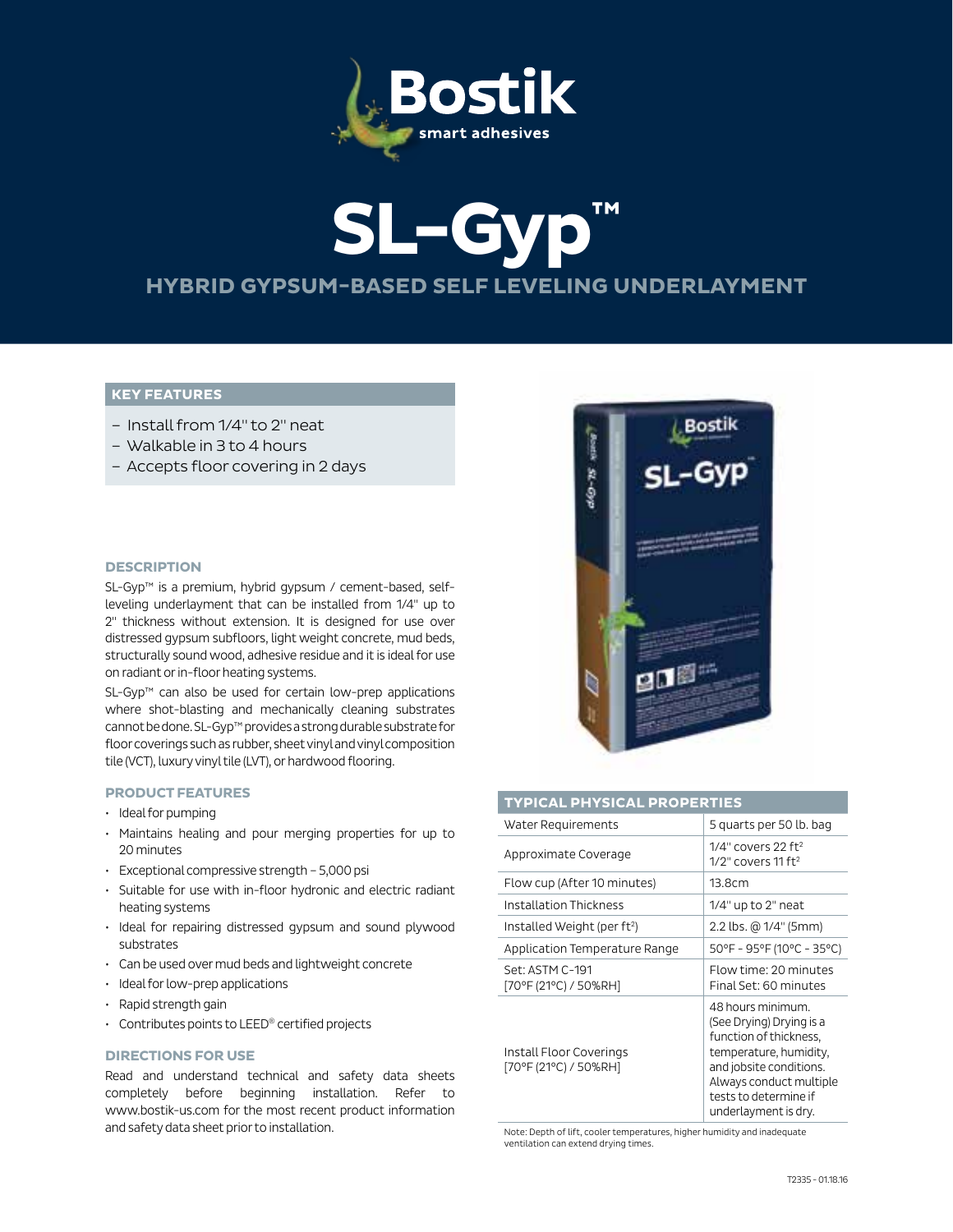#### **SURFACE PREPARATION**

## **SUBSTRATE PREPARATION AND PRIMING BY SUBSTRATE:**

GENERAL NOTE: SL-Gyp™ is not a vapor barrier and can only be used over dry substrates in areas that are not subject to moisture. Test substrate as per ASTM F-1869 for (MVER) and/ or ASTM F-2170 for (RH%). If levels exceed 3 lbs (MVER), 75% RH, or those permissible by any component in the flooring system, apply a Bostik moisture vapor barrier coating (i.e. Bostik Slab-Cote™, D-250™ or D-261™).

All surfaces must be clean, sound, dry, 50° F (10° C) and free of oil, wax, grease, sealers, urethane, paint, asphalt, loose surface material or any contaminate that will act as a bond breaker. Never use acid or mastic removers on any surface to which a Bostik product will be applied. Substrate must have a minimum direct tensile bond test reading of 74 psi per (ASTM C-1583-04). If sealers and/or curing compounds are present they must be removed by mechanical means prior to application.

#### **CONCRETE:** (TEXTURED, OPEN & POROUS)

Preparation: Weak surfaces must be cleaned down to solid, sound concrete by mechanical means such as shot-blasting, grinding or scarifying.

Priming: Apply one coat of Universal Primer™ Pro diluted 50/50 (1 part water: 1 part Universal Primer™ Pro) using a split tip broom. Pour out or spray liberally and work into surface, leave no puddles or bare spots. Apply SL-Gyp™ once Universal Primer™ Pro is dry (minimum 1 hour) and up to 24 hours. If primer has dried longer than 24 hours a second coat of Universal Primer™ Pro will be required.

Thickness: 1/4" up to 2".

## **GYPSUM UNDERLAYMENT, LIGHTWEIGHT CONCRETE AND MORTAR BEDS:**

Preparation: Weak surfaces must be cleaned down to solid sound substrate by mechanical means such as shot-blasting, grinding or scarifying.

Priming (requires two coats): The first coat should be diluted and applied at 1 part Universal Primer™ Pro: 3 parts water using a split tip broom. Pour out or spray liberally and work into surface, leave no puddles or bare spots. After initial coat is dry (30-60 minutes) apply the second coat of Universal Primer™ Pro using 1 part water: 1 part Universal Primer™ Pro and place using a split tip broom. Pour out or spray liberally and work into surface, leave no puddles or bare spots. Apply SL-Gyp™ once Universal Primer™ Pro is dry (minimum 2 hours and up to 24 hours). If Primer has dried longer than 24 hours a second coat of Universal Primer™ Pro will be required.

Thickness: 1/4" up to 2".

## **NON-POROUS** (BURNISHED CONCRETE, TERRAZZO, CERAMIC AND QUARRY TILE):

Preparation: Abrade substrate to a dull finish with the use of a 60 grit or larger sandpaper, shot-blasting or grinding, vacuum or mop to remove all dust.

Priming: Apply one thin coat of Universal Primer™ Pro (undiluted) using a 3/8" nap roller. Apply SL-Gyp™ once Universal Primer™ Pro is dry (minimum 2 hours) and up to 24 hours. If Universal Primer™ Pro has dried longer than 24 hours a second coat of Universal Primer™ Pro will be required.

Thickness: 1/4" up to 2".

# **STRENGTH RATINGS**

| Compressive Strength<br>(ASTM C-109) | 4 hours: 1,000 psi, 6.9 MPa<br>1 day: 3,000 psi, 20.7 MPa<br>28 days: 5,000 psi, 34.5 MPa |  |  |  |  |  |
|--------------------------------------|-------------------------------------------------------------------------------------------|--|--|--|--|--|
| Flexural Strength<br>(ASTM C348)     | 28 days: >1,500 psi, 10.4 MPa                                                             |  |  |  |  |  |
| <b>REQUIRED APPLICATION TOOLS</b>    |                                                                                           |  |  |  |  |  |
|                                      |                                                                                           |  |  |  |  |  |

• Measuring pail

**EPOXY MOISTURE VAPOR COATING** (BOSTIK'S SLAB-COTE™, D-250™ OR D-261™):

Preparation: Sweep, vacuum, and wet mop to remove dust. DO NOT sand or abrade epoxy coating as this can compromise the performance of the coating.

Priming: Apply one thin coat of Universal Primer™ Pro (undiluted) using a 3/8" nap roller. Apply SL-Gyp™ once Universal Primer™ Pro is dry (minimum 2 hours) and up to 24 hours. If Universal Primer™ Pro has dried longer than 24 hours a second coat of Universal Primer™ Pro may be required.

Thickness: 1/4" up to 2".

#### **WOOD:**

NOTE: Wood must be a minimum 3/4", untreated, APA Rated, Type-1, exterior grade plywood.

Preparation: Prepare by sanding down to clean bare wood. Secure wood subfloor with deck screws and fill open seams with UltraFinish™ Pro, Webcrete® 98 or Webcrete® 95. Subfloors must be minimum 3/4", untreated, APA Rated, tongue & groove, Type 1, exterior grade plywood. The subfloor must be free of deflection (maximum L/360), considering both live and dead loads. Use an approved anti-fracture membrane over SL-Gyp™ in areas where ceramic tile or stone are being installed.

Priming: Apply one thin coat of Universal Primer™ Pro (undiluted) using a 3/8" nap roller. Apply SL-Gyp™ once Universal Primer™ Pro is dry (minimum 1 hour) and up to 24 hours. If Universal Primer™ Pro has dried longer than 24 hours a second coat of Universal Primer™ Pro will be required.

Thickness: 1/4" up to 2".

## **ADHESIVE RESIDUE:** (THIN, TRANSLUCENT NON-WATER SOLUBLE, FREE OF TACK AND WELL BONDED)

Preparation: SL-Gyp™ can be installed over thin (translucent) sound, non-water soluble adhesive residues that are free of tack and well bonded to the substrate. The adhesive cutback needs to be prepared using the wet scrape method as outlined in the Resilient Floor Covering Institute booklet "Recommended Work Practices for the Removal of Resilient Floor Coverings". Remove all patching materials below the adhesive and avoid applications where heat or excessive moisture will soften or degrade the adhesive.

Priming: Apply one thin coat of Universal Primer™ Pro (undiluted) using a 3/8" nap roller. Apply SL-Gyp™ once Universal Primer™ Pro is dry (minimum 1 hour) and up to 24 hours. If Universal Primer™ Pro has dried longer than 24 hours a second coat of Universal Primer™ Pro will be required.

Thickness: 1/4" up to 2".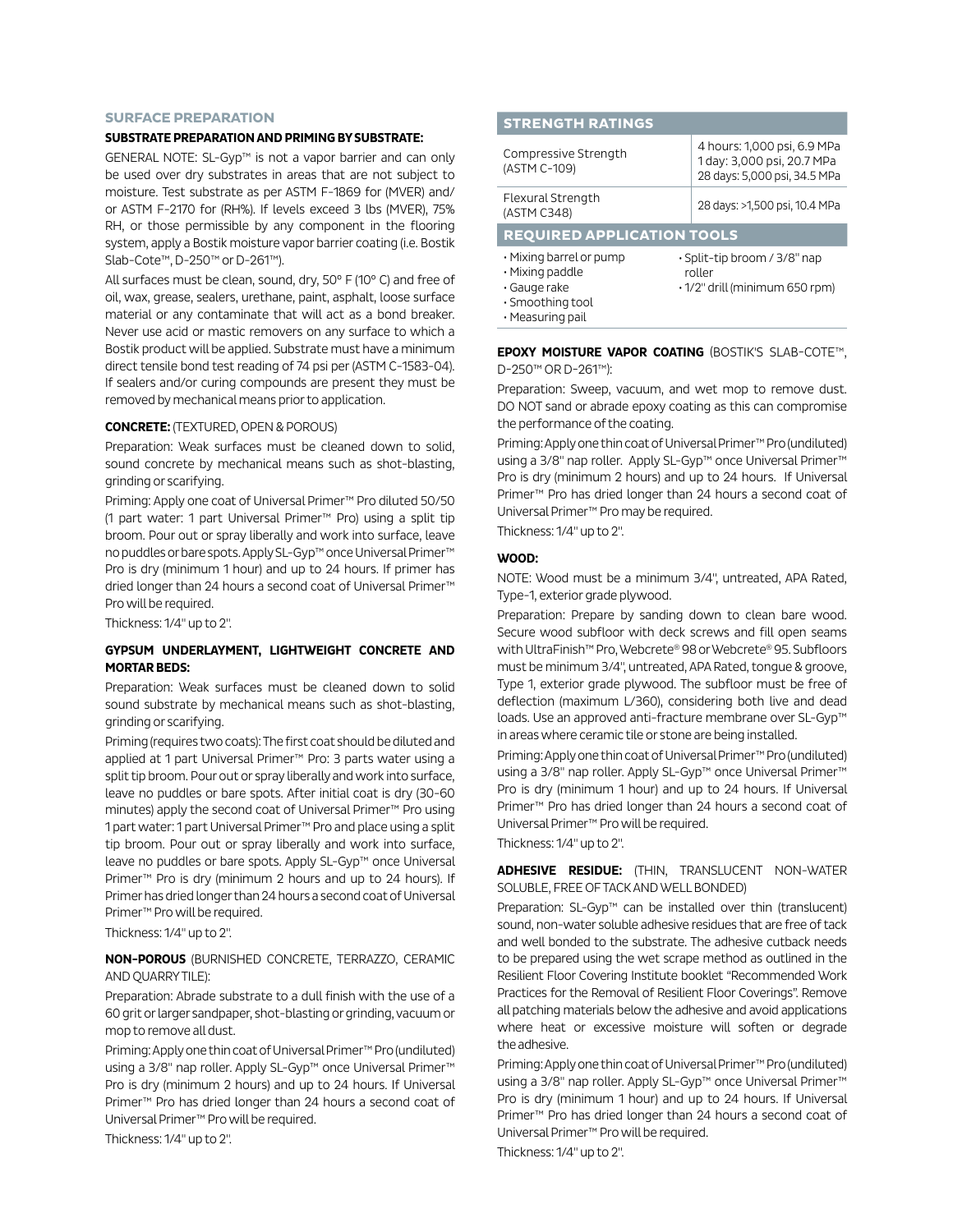| <b>COVERAGE CHART</b> (Units represent quantity of 50 lb bags) |      |      |                |      |      |      |      |            |      |  |
|----------------------------------------------------------------|------|------|----------------|------|------|------|------|------------|------|--|
| <b>Square Footage</b>                                          | 1/4" | 3/8" | 1/2"           | 5/8" | 3/4" | 7/8" | 1"   | $1 - 1/2"$ | 2"   |  |
| $100 \text{ ft}^2$                                             | 5    | 7    | $\overline{9}$ | 12   | 14   | 16   | 19   | 28         | 37   |  |
| $500$ ft <sup>2</sup>                                          | 23   | 34   | 46             | 57   | 68   | 79   | 90   | 135        | 180  |  |
| 1,000 $ft^2$                                                   | 46   | 68   | 91             | 114  | 137  | 160  | 183  | 275        | 366  |  |
| $2,000$ ft <sup>2</sup>                                        | 91   | 137  | 182            | 227  | 273  | 318  | 364  | 545        | 727  |  |
| 3,000 $ft^2$                                                   | 137  | 205  | 273            | 341  | 409  | 477  | 545  | 818        | 1090 |  |
| 4,000 $ft^2$                                                   | 182  | 273  | 364            | 454  | 545  | 636  | 727  | 1090       | 1453 |  |
| 5,000 $ft2$                                                    | 228  | 341  | 454            | 568  | 681  | 795  | 908  | 1362       | 1816 |  |
| 10,000 $ft2$                                                   | 455  | 681  | 908            | 1135 | 1362 | 1589 | 1816 | 2724       | 3632 |  |

(Coverages may vary depending on substrate conditions.)

## **MIXING**

Add 5.0 quarts per 50 lb. bag of clean potable water to a Bostik mixing drum. Then, add bags of SL-Gyp™ while mixing at full speed with a mixing paddle attached to a heavy duty 1/2" drill (min. 850 rpm). Mix for 2-3 minutes or until lump free. Add no additional water and keep the mixing paddle immersed in the material to avoid entraining excess air.

## **INSTALLATION**

Barrel Mixing: Pour the blended SL-Gyp™ on the floor immediately and disperse with a gauge rake followed by finishing with a smoothing tool. SL-Gyp™ will maintain its workability and healing for up to 20 minutes.

## **PUMPING**

Deep placements and large projects are more efficiently installed with the use of a pump. Contact Bostik Technical Service for instructions, recommended pumping procedures and approved equipment.

NOTE: During application and for first 24 hours prevent excessive air movement but maintain adequate ventilation and protect material from direct sunlight. These variables can cause uneven curing patterns, a false set or cracking.

#### **DRYING**

NOTE: Test as per ASTM D4263. Testing must be conducted under climatized conditions.

Finished floor covering materials can be installed after SL-Gyp™ has dried completely. Drying time will be a function of jobsite temperature, humidity, conditions, and installation thickness. Maintaining temperature and adequate ventilation will greatly aid in drying. After 48 hrs. place tests to check SL-Gyp™ for dryness. Tightly, duct tape all four sides of 18"x18" pieces of (3-4 mil) plastic in different locations. Do at least one for each 1,000 sq. ft. of area being tested. Let the tests sit undisturbed for 16 hrs. minimum, then lift the plastic and inspect for surface darkening. Darkening indicates moisture is still present and further drying time is required.

#### **LIMITATIONS**

1. It is the responsibility of the contractor to review the complete technical datasheets of Bostik products referenced above as more detailed information may be required. The information provided above acts only as a general guideline and may vary based on jobsite conditions.

- 2. Expansion or isolation joints and working cracks must be reflected through SL-Gyp™.
- 3. No wet curing methods or sealers should be used.
- 4. If SL-Gyp™ begins to set before it is applied, DO NOT re-temper by mixing or adding additional liquid.
- 5. On new concrete always test for sealers and/or curing compounds which inhibit the bond. If sealers and/or curing compounds are present they must be removed by mechanical means prior to applying SL-Gyp™.
- 6. Always refer to the TDS of any other Bostik product referenced for its full instructions and limitations.
- 7. Do not use over materials containing asbestos.
- 8. SL-Gyp™ is approved for dry interiors only.

#### **CLEAN UP**

Clean tools with water immediately after use or by mechanical means once dry.

## **PACKAGING**

50 lb. bags: 48 per pallet 2,200 lb. super sacks: 1 per pallet

#### **COLOR**

Light gray

## **ELIGIBLE LEED CREDITS**

1 total point: Low Emitting Materials (EQ 4.1), 1 Point